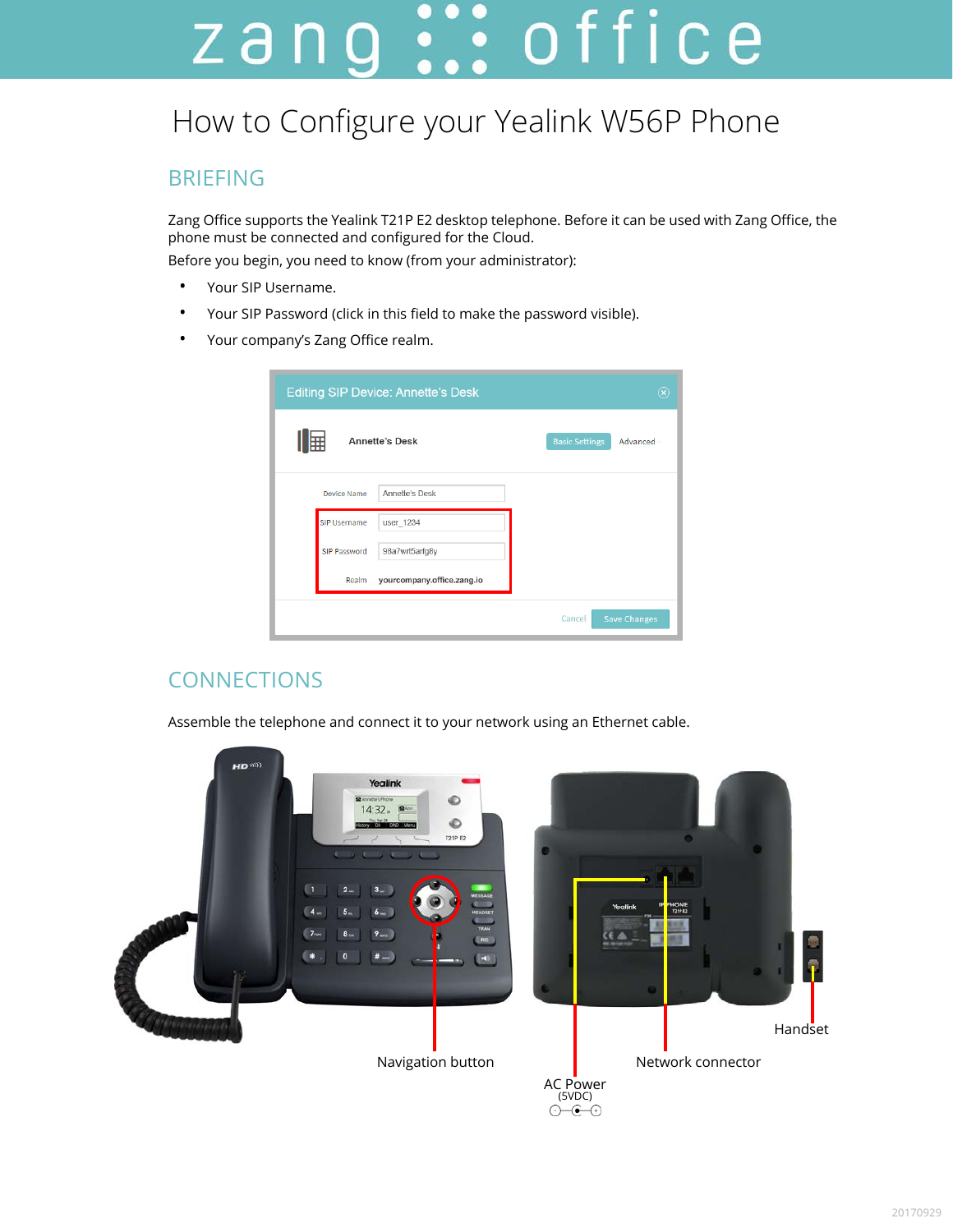#### **CONFIGURATION**

The telephone must be configured to find and login to the Zang Office Cloud server.

**1.** On the phone, record the IP Address. Push the **OK** button. Rrecord the value for **IPv4**.



**2.** On your computer, open a web browser and enter the IP Address of the telephone in the address line. This will launch the Yealink Web Configuration Utility for this phone. Login using admin credentials (by default - user=**admin**, password=**admin**).

| Login    | Enterprise IP Phone SIP-T21P E2 |  |  |
|----------|---------------------------------|--|--|
| Username | admin                           |  |  |
| Password |                                 |  |  |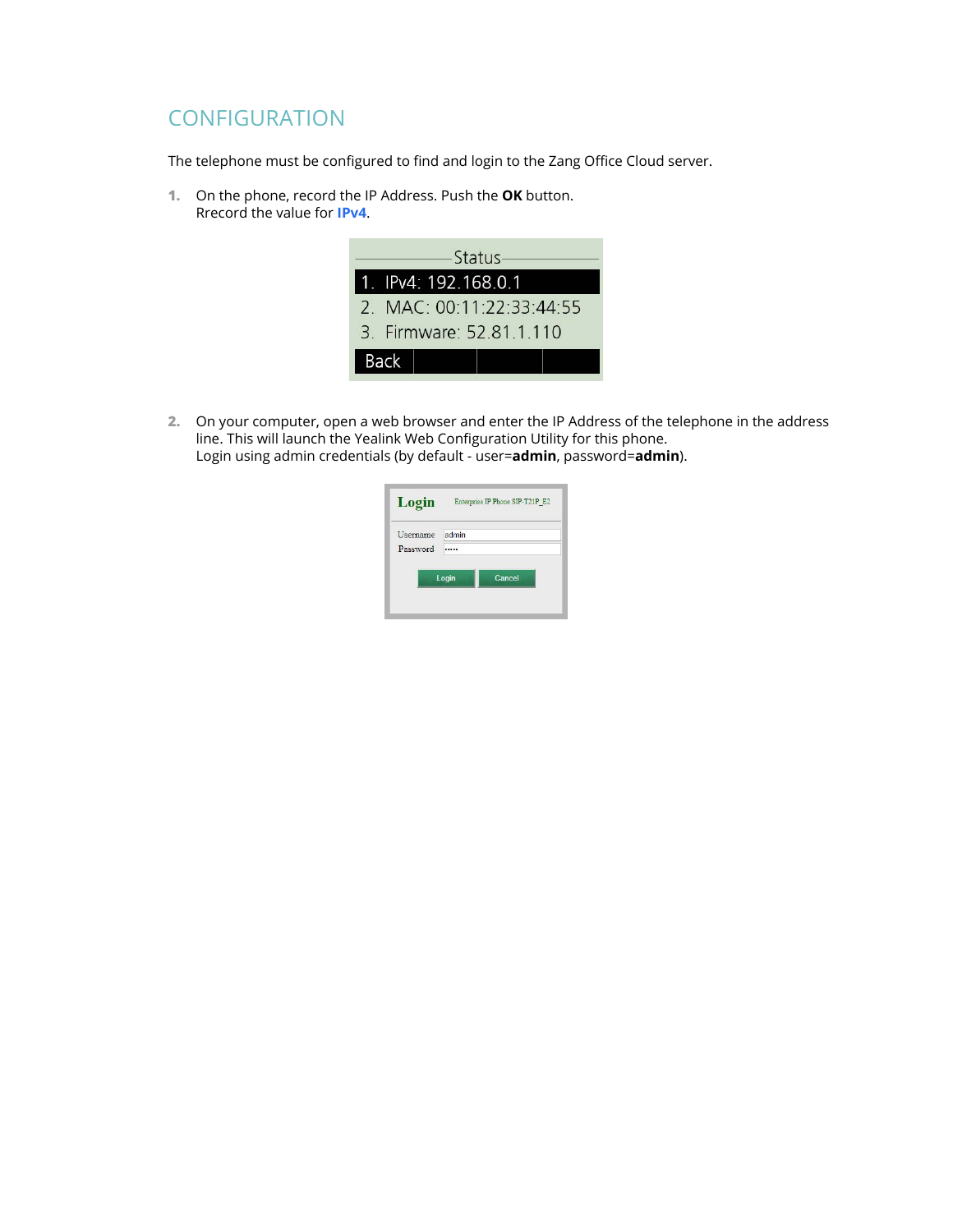**3.** On the **Account** tab, open **Register** on the left-hand side.

**Label**: Enter a name for the phone. This text will appear in the display of the telephone. **Account**: Select an account to configure.

**Line Active**: Set this item to **Enable**.

**Register Name**: Enter your Zang Office SIP Username.

**User Name**: Enter your Zang Office SIP Username.

**Password**: Enter your Zang Office SIP Password.

**Server Host** / **Port**: Enter your company's Zang Office Realm. Set the port to **7000**.

**Enable Outbound Proxy Server**: Set this item to **Enable**.

**Outbound Proxy Server 1** / **Port**: Enter **office.zang.io** in this space. Set the port to **7000**.



Click **Confirm** to save the settings to the phone.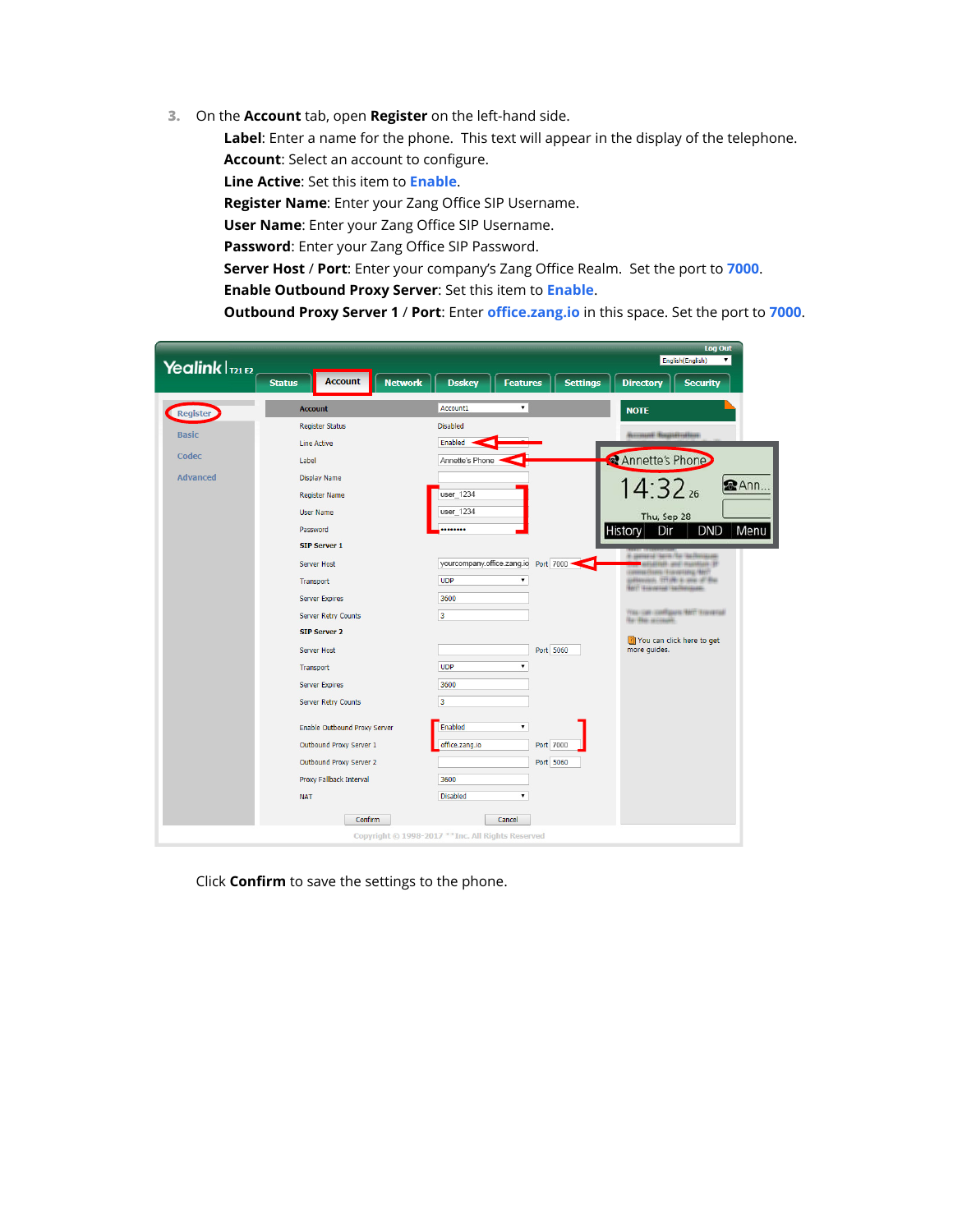**4.** On the **Account** tab, open **Advanced** on the left-hand side. **Voice Mail**: Enter **\*98** in this space.

| Yealink $\ln 2$ |                                                   | <b>Log Out</b><br>English(English)                  |                                                                                                                  |  |  |  |
|-----------------|---------------------------------------------------|-----------------------------------------------------|------------------------------------------------------------------------------------------------------------------|--|--|--|
|                 | <b>Account</b><br><b>Network</b><br><b>Status</b> | <b>Dsskev</b><br><b>Settings</b><br><b>Features</b> | <b>Security</b><br><b>Directory</b>                                                                              |  |  |  |
| <b>Register</b> | <b>Account</b>                                    | Account1                                            | <b>NOTE</b>                                                                                                      |  |  |  |
| <b>Basic</b>    | <b>Keep Alive Type</b>                            | Default<br>7                                        | 31108                                                                                                            |  |  |  |
|                 | Keep Alive Interval(Seconds)                      | 30                                                  | 31-4-The signal well Fresh The 37<br>Phone (6) The refinerity with this                                          |  |  |  |
| Codec           | <b>RPort</b>                                      | <b>Disabled</b>                                     | presented after presing for it<br><b>North Controll, National President</b>                                      |  |  |  |
| Advanced        | Subscribe Period(Seconds)                         | 1800                                                |                                                                                                                  |  |  |  |
|                 | <b>DTMF Type</b>                                  | <b>RFC2833</b>                                      | allow carried refuge of the                                                                                      |  |  |  |
|                 | <b>DTMF</b> Info Type                             | <b>DTMF-Relav</b><br>$\overline{\mathbf{v}}$        | in British is in BUITS.<br>and, its industrialist schools at<br><b>SEP JANAJAH (A) ART ALTIMA</b>                |  |  |  |
|                 | DTMF Payload Type(96~127)                         | 101                                                 |                                                                                                                  |  |  |  |
|                 | <b>Retransmission</b>                             | <b>Disabled</b>                                     | Blues ILamas (Todds) FBLIT ILLG                                                                                  |  |  |  |
|                 | <b>Subscribe Register</b>                         | <b>Disabled</b>                                     | Reserves a specific accompanies<br>NE of accompany for status<br>(Familian service albanas)                      |  |  |  |
|                 | Subscribe for MWT                                 | <b>Disabled</b>                                     |                                                                                                                  |  |  |  |
|                 | <b>MWI Subscription Period(Seconds)</b>           | 3600                                                | Burnt (all Aumenium<br><b>161/412/ (Birtchips: 11 door</b>                                                       |  |  |  |
|                 | Subscribe MWI To Voice Mail                       | <b>Disabled</b>                                     | assesses (1981/93)<br>A LAMPS TO SPARK & TOP THE<br>er-anseni 31 steenes, non 31<br>as con the seed to returnate |  |  |  |
|                 | <b>Voice Mail</b>                                 | $*98$                                               |                                                                                                                  |  |  |  |
|                 | <b>Voice Mail Display</b>                         | Enabled<br>$\pmb{\mathrm{v}}$                       | at receive rath-se the diseast<br><b>Birgs</b>                                                                   |  |  |  |
|                 | Caller ID Source                                  | <b>FROM</b><br>$\mathbf{v}$                         |                                                                                                                  |  |  |  |
|                 | <b>Session Timer</b>                              | <b>Disabled</b><br>7                                | <b>National Conference</b><br>allioso mallale aseliciaserio                                                      |  |  |  |
|                 | Session Expires(30~7200s)                         | 1800                                                | Division Plage (Renault Sections) and                                                                            |  |  |  |
|                 | Constant District on                              | <b>TIAC</b>                                         |                                                                                                                  |  |  |  |

Click **Confirm** to save the settings to the phone.